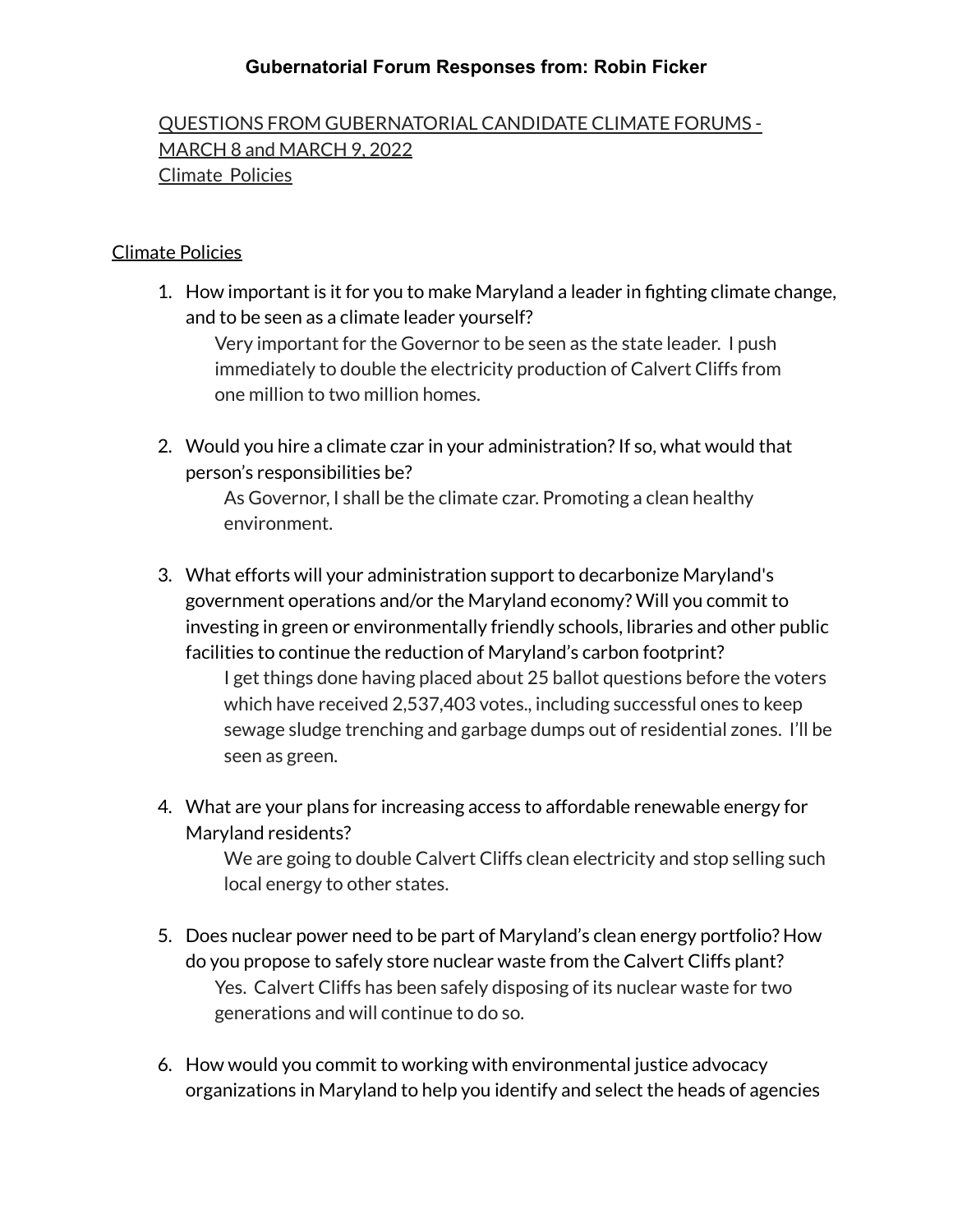and commissions responsible for protecting our environment? Do you feel the state should diversify the leaders on environmental commissions and in agencies?

Sure. And I am going to have an open house every Monday morning at 6 am, first come, first served, for Marylanders to come and give me advice as to how to make Maryland fair, futuristic and prosperous

7. How will you prioritize and ensure funding allocated to address environmental injustice will be used in the communities impacted most by climate change – and who will oversee this effort?

I shall be in charge. Having completed 40,000+ cases in Maryland Courts and overturned 5 state and local laws in Federal Court, I know what fairness is. Do you think that Rosa Parks would have appointed me as the first General Counsel for the National Caucus on the Black Aged if I didn't recognize injustice?

# Agriculture and Water Quality

.

8. Agricultural runoff is widely accepted to be the biggest contributor to Chesapeake Bay pollution. How do you plan to reduce farm runoff? Have you accepted or do you plan to accept any campaign contributions from the poultry industry?

We need safe, effective, clean animal waste disposal plans. I have no such contributions.

9. The state does not regulate or monitor emissions from poultry plants on the Shore, even though residents there have complained about ill effects from the ammonia and other greenhouse gasses. As governor, would you monitor this air quality?

Yes.

10.Plastics are a major source of pollution for fish and crabs. Individual cities have instituted plastic bag bills, but most jurisdictions do not have them, and the state does not have one, either. As governor, what would you do to reduce plastic and microplastics in our waterways? What measures will you take to require manufacturers and merchants to cover the true cost of their production and use of plastics?

We need to reproduce the wonderful Montgomery County recycling plant elsewhere. Use containers that disintegrate in a relatively short time. End plastics incineration.

# **Transportation**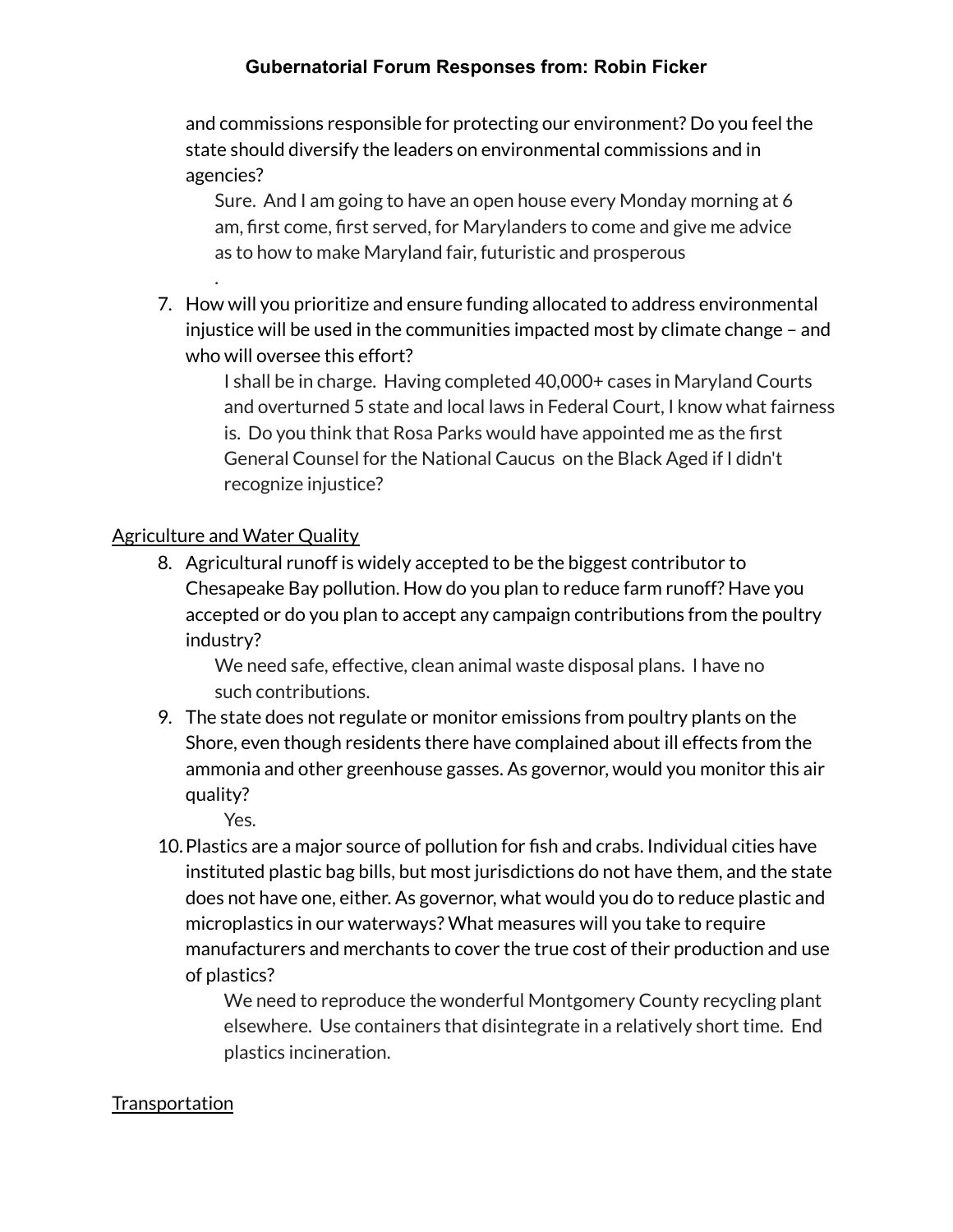11.Do you plan to revive the Red Line proposal in Baltimore? How would you make up for the economic development lost to Baltimore since Gov. Hogan killed the Red Line?

The state Dept of Commerce has been asleep. Big companies like Amazon, Apple, Facebook/Meta, Global Foundries, Google, Intel, Microsoft, Nucor Steel, Samsung, Taiwan Semiconductor, Intel, Texas Instruments, Tesla, and Toyota have located multi-Billion \$ plants in other states in the past couple of years. Our Jobs Strike Force will visit these large expanding companies and convince them to locate their well paying jobs in MD. We shall use a 2 cent sales tax cut or \$780:yr/household sales tax cut to lure them to business friendly MD, expanding our tax base, so we can expand our transportation plans and projects.

12.Do you support proceeding with Gov. Hogan's plans to widen the Capital Beltway and Interstate 270? Do you anticipate that the next governor will be able to kill or alter the project?

Yes.

13.During the pandemic, transit ridership has fallen across the country. Because Baltimore's workforce has a high percentage of essential workers, Baltimore's ridership fell about 55-60% compared to 94% in the California bay area. With two out of three jobs in our region requiring at least a 90-minute commute by public transportation, how would you determine the level of investments you would make in public transit services?

We have to keep the system running smoothly.

14.Shortly after coming to office, Gov. Hogan canceled the shovel-ready Red Line light rail project that would have brought 10,000 jobs in a five-year construction phase, dramatically reduced commute times, and \$3.0 - \$6.5 billion in transit-oriented-development. The Purple Line from Bethesda to New Carrollton was approved for construction and already has \$12.0 billion committed to development along its corridor. How would you make up for the economic development lost to Baltimore?

See my answer to #11.

#### Climate Mitigation Measures

15.We are losing many historic sites on the Eastern Shore, including Black churches, due to sea-level rise. The Maryland Historical Trust has very little funding to